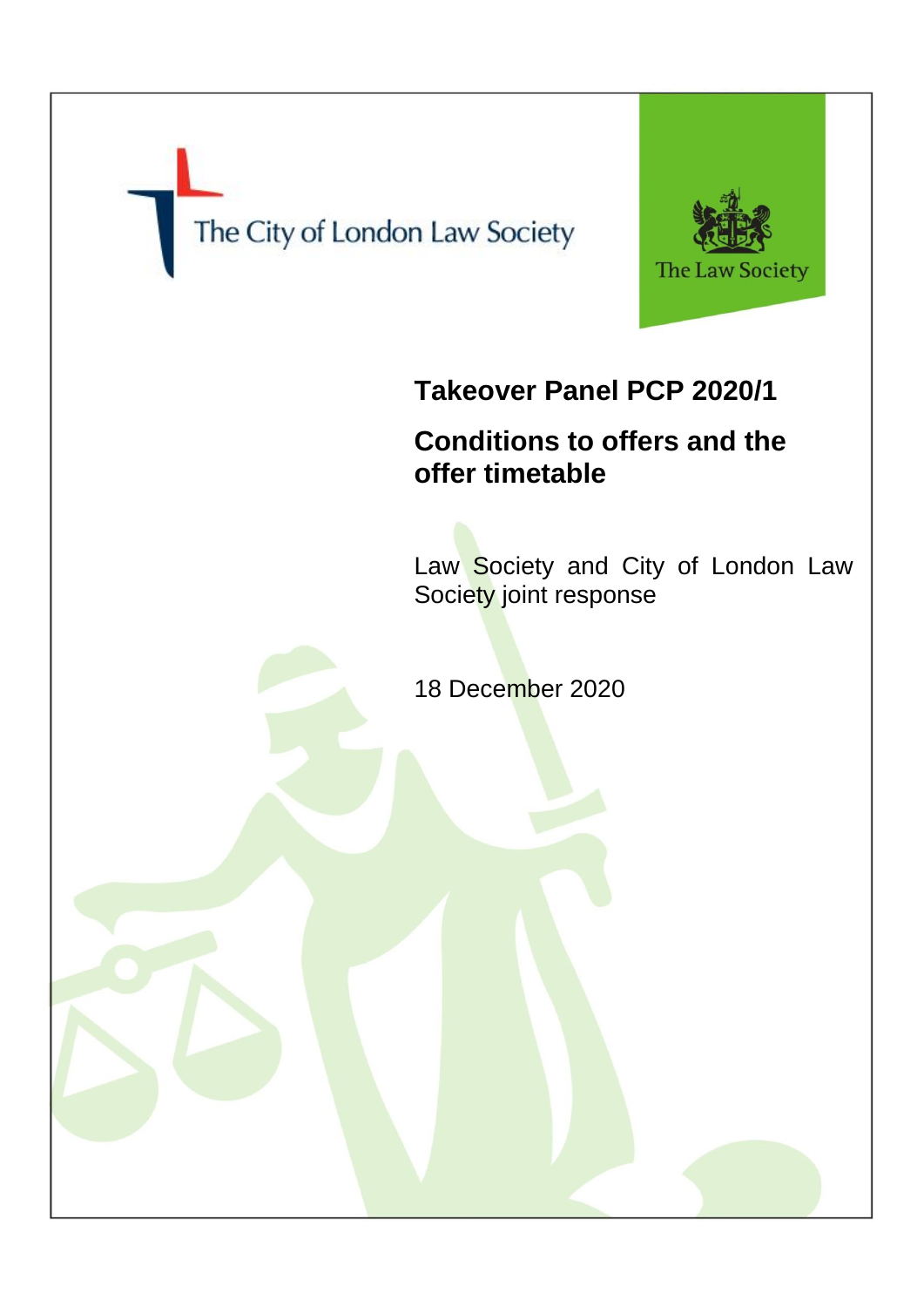## **Introduction**

- 1 The views set out in this paper have been prepared by a Joint Working Party of the Company Law Committees of the City of London Law Society (**CLLS**) and the Law Society of England and Wales (the **Law Society**).
- 2 The CLLS represents approximately 17,000 City lawyers through individual and corporate membership, including some of the largest international law firms in the world. These law firms advise a variety of clients from multinational companies and financial institutions to Government departments, often in relation to complex, multijurisdictional legal issues. The CLLS responds to a variety of consultations on issues of importance to its members through its 19 specialist committees.
- 3 The Law Society is the professional body for solicitors in England and Wales, representing over 170,000 registered legal practitioners. It represents the profession to Parliament, Government and regulatory bodies in both the domestic and European arena and has a public interest in the reform of the law.
- 4 The Joint Working Party is made up of senior and specialist corporate lawyers from both the CLLS and the Law Society who have a particular focus on issues relating to takeovers.

## **General comments**

- 5 We are generally supportive of the changes proposed in PCP 2020/1 (the **Consultation**), including the move towards a more consistent approach to treatment of conditions relating to regulatory approvals or official authorisations. However, we have certain concerns as well as a number of comments and questions on the detail of the changes, as discussed further below in response to the specific questions raised in the Consultation.
- 6 One particular area of concern relates to invocation of offer conditions in this context we believe that further changes should be made to Practice Statement 5 to confirm that a bidder would not be required to close its offer in circumstances where to do so would result in a breach of law. We also think additional clarity on the Panel's approach to the operation of long-stop dates in contractual offers would be helpful for the reasons discussed in response to the relevant questions below.
- 7 More generally we note that there are a number of areas where the Panel discusses its proposed approach on particular points in the body of the Consultation but this is not necessarily apparent from the wording of the revised Rules alone – in this context (and given the significant and wideranging nature of the changes being made to the Code) we believe it would significantly aid market understanding if key information could be included in Notes to the relevant Rules or new or revised practice statements.
- 8 We note the new National Security and Investment Bill (**Bill**) published by the UK Government in November. We believe that it should be possible to accommodate clearances under this proposed new regime within the revised framework set out in the Consultation. However, we have significant concerns in relation to the scope and technical detail of the Bill and as to the operation of the Bill in practice. In particular, we have significant concerns about the potential for transactions to be rendered void where there has been a failure to comply with the mandatory notification regime, and these concerns are particularly acute in the context of public market transactions involving listed companies such as transactions subject to the Code. We would note that such non-compliance with the new regime may be entirely inadvertent given the breadth of scope of the regime and the lack of precision and clarity in relation to certain critical aspects of it. Furthermore we would note that there is a "look back" period of potentially up to 5 years under the new regime, within which period the Secretary of State may call in a transaction for review retrospectively and it is possible that there are currently "live" offers that could be subject to the retrospective scope of the proposed new regime. It would, in particular, seem exceptionally difficult, and particularly unfair, to seek to claw back money and property from public market investors including innocent retail investors who have had no direct involvement in the transaction or the assessment of whether or not it may be within the scope of the proposed regime. If the Government is ultimately minded to continue to have the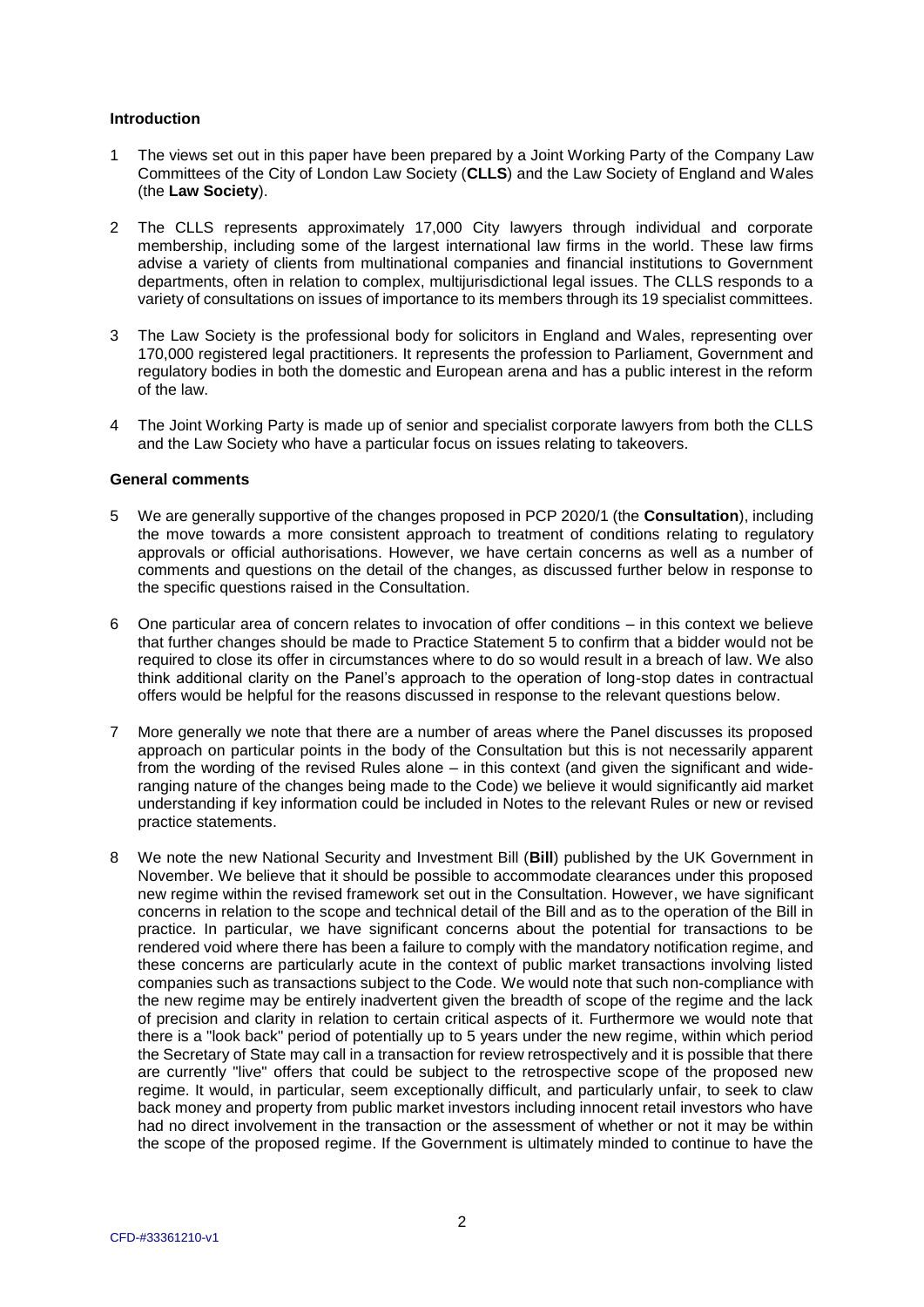Bill provide for transactions – including public takeovers - to be "void" (as opposed to "voidable"), or the ability to unwind transactions in certain circumstances, we believe that (*inter alia*) transactions subject to the Code should be exempted (or granted a safe harbour) from these consequences. We also believe that the Panel should clarify the circumstances in which a bidder may seek to invoke a condition relating to approval under the proposed regime.

- 9 As a related point, once the new national security and investment regime has come into force, this may be an opportune point in time for the Panel to consider a review of the Code rules on post-offer undertakings (and intention statements) given that undertakings may be given under the new regime, the time that has elapsed since the Code rules were first introduced, and the fact that there have now been a reasonable number of examples in practice.
- 10 As a general trend, we observe increasing levels of regulatory intervention on M&A transactions globally, including transactions which are subject to the Code, which we expect to continue. In many cases, the approach of regulators and the actions and remedies which are required in order to secure regulatory approvals cannot accurately be predicted at the time of announcement of a transaction and may not be consistent with the commercial objectives of the parties. We consider it important that the Panel takes this trend into account in considering the proposed new regime and the manner in which it will be applied in practice. In particular, we would urge caution in drawing conclusions as to what could or could not have reasonably been foreseen at the time of an offer announcement for the purposes of determining whether a bidder has a right to invoke a condition under the Code.
- 11 Finally, and as has been done with similarly significant amendments to the Code in the past, we think it would be helpful for the Panel to undertake to review the operation of the revised rules after an appropriate period of time has elapsed. In this context, we would suggest a period of 12 – 24 months, subject to the level of bid activity during that period.

#### **Q1 Do you have any comments on the amendments to the Code in relation to the offer timetable proposed in Section 2 of the PCP?**

## Setting of unconditional date/last date for revisions

- 12 It is clear that a bidder would not be permitted to set an unconditional date which is earlier than Day 21 (**D21**) – it may be helpful (for the avoidance of doubt) to specify this in a Note on the definition of unconditional date.
- 13 Revised R32.1(c) notes that a revised offer may not be made after Day 46 (**D46**) or, where the bidder has made an acceleration statement (**AS**), after the date which is 14 days prior to the unconditional date. The Consultation notes (paragraph 2.21) that where, for technical reasons, a bidder sets a slightly earlier unconditional date at the outset of its offer it will not usually be treated as having made an AS. It would therefore appear that, technically, in those circumstances the last date for revision would be D46 (which would be less than 14 days prior to the unconditional date) which we assume is not the intention.

This could be dealt with by amending the definition of Day 60 (**D60**) along the following lines:

"*Day 60 means the 60th day following the publication of the initial offer document or such earlier date as the Panel may (pursuant to the Note on Rule 31.1) agree to the offeror setting without treating it as having made an acceleration statement or such later date as is set pursuant to Rule 31.3.*

## *NOTE ON RULE 31.1*

*The Panel will not normally treat an offeror as having made an acceleration statement pursuant to Rule 31.1(b) in circumstances where it sets an unconditional date that is only slightly earlier than Day 60 for practical reasons (for example, where Day 60 would otherwise fall on a weekend or public holiday)."*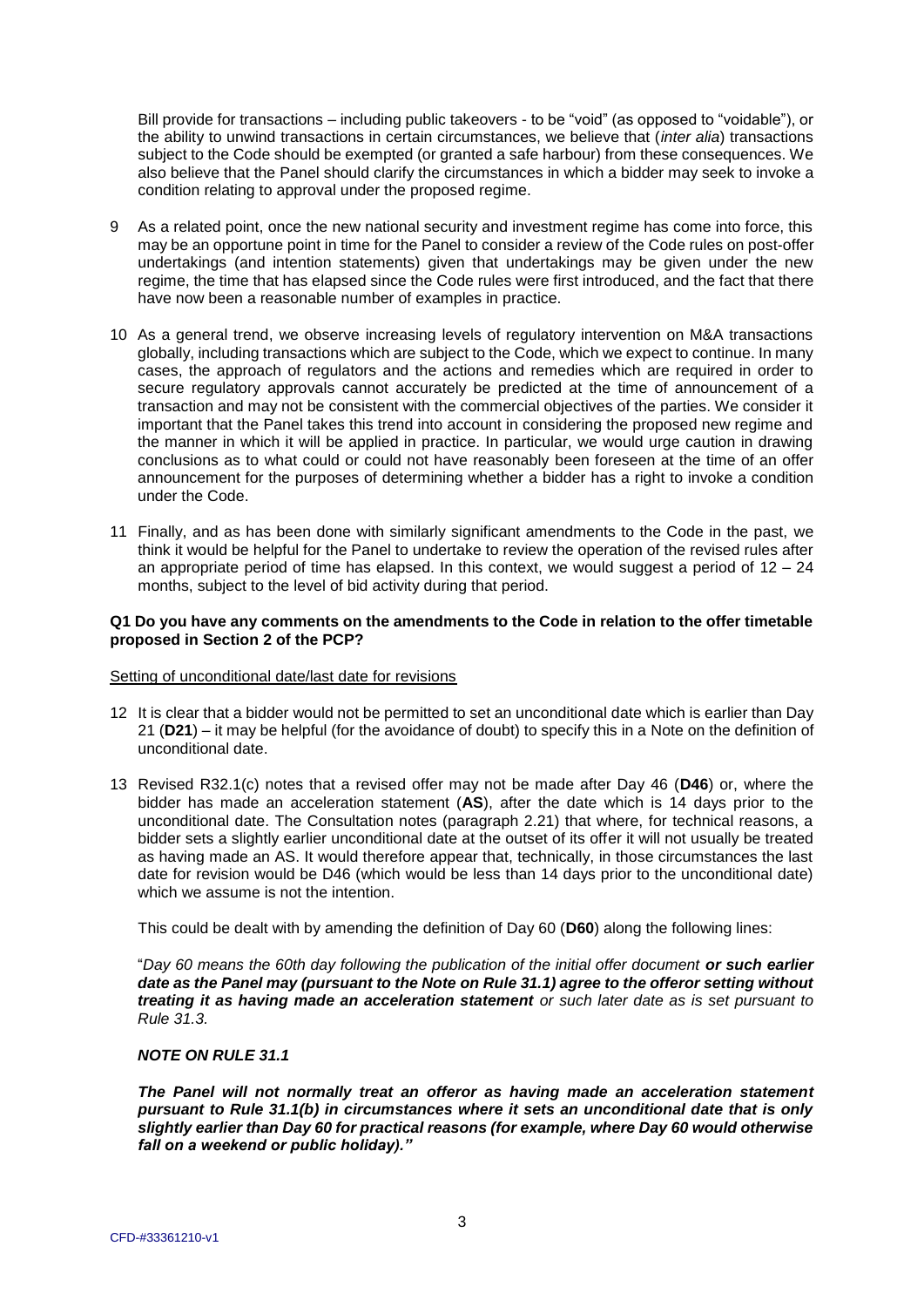14 From the wording of R32.1(c) we understand that if a bidder made an AS setting an unconditional date more than 14 days later, it could revise its offer after making the AS provided the revision is made at least 14 days before the unconditional date. If this is correct, it would be helpful for this to be noted in the Notes on R32.1 or R31.5.

## Scope of regulatory clearances/official authorisations

15 It would be helpful if the Panel could provide guidance on the scope of what it would consider to be regulatory clearances/official authorisations. For example, we assume that it would include: (a) antitrust/competition clearances; (b) sector or industry specific clearances (e.g. FCA, PRA etc.) which are required; and (c) other mandatory or customary regulatory clearances sought (which would include clearance under the UK's new national security and investment regime or clearance from the Committee on Foreign Investment in the United States). Would other clearances of a regulatory nature which may not be mandatory but which the bidder decides its offer should be conditional on be within scope, such as clearance from the Pensions Regulator?

# Acceleration statements (AS)

## *Waiver of conditions relating to regulatory clearances/official authorisations (Regulatory Conditions)*

16 In the context of the requirement, when making an AS, to waive any specific or general Regulatory Conditions how does the Panel anticipate this waiver would be framed? Will general wording to the effect that the bidder waives its conditions to the extent they relate to regulatory clearances/official authorisations be sufficient or would the Panel expect the AS to list out specific conditions that are waived? Depending on the approach, there will likely be consequences for the drafting of certain conditions.

## *Impact on Day 39 (D39)*

- 17 Our understanding from the Consultation is that the impact on D39 of making an AS would be as follows:
	- If the AS is made before D39, D39 falls away even if the unconditional date specified is after D39.
	- If the AS is made after D39, the bidder can set the AS aside if the target company announces material new information and the bidder has reserved the right to set the AS aside in those circumstances.
	- If a competing possible offer is announced after the AS has been made, again the bidder can set the AS aside if it reserved the right to do so – we assume D39 would then be reinstated by reference to the first bidder's timetable. What approach would be taken if the competing possible offer was announced after D39 of the first bidder's timetable?
	- If a firm competing offer is announced after the AS has been made, again the bidder can set the AS aside if it reserved the right to do so, and D39 would be set by reference to the second bidder's timetable.

It would be helpful if the Panel could confirm this analysis is correct.

## *Setting aside an AS*

18 We assume that where a bidder is permitted to set aside an AS this will not "reactivate" any Regulatory Conditions that were waived at the time the AS was made but will simply mean that the timetable reverts to D60 as the date for satisfaction of all conditions. Could the Panel confirm whether this is the case?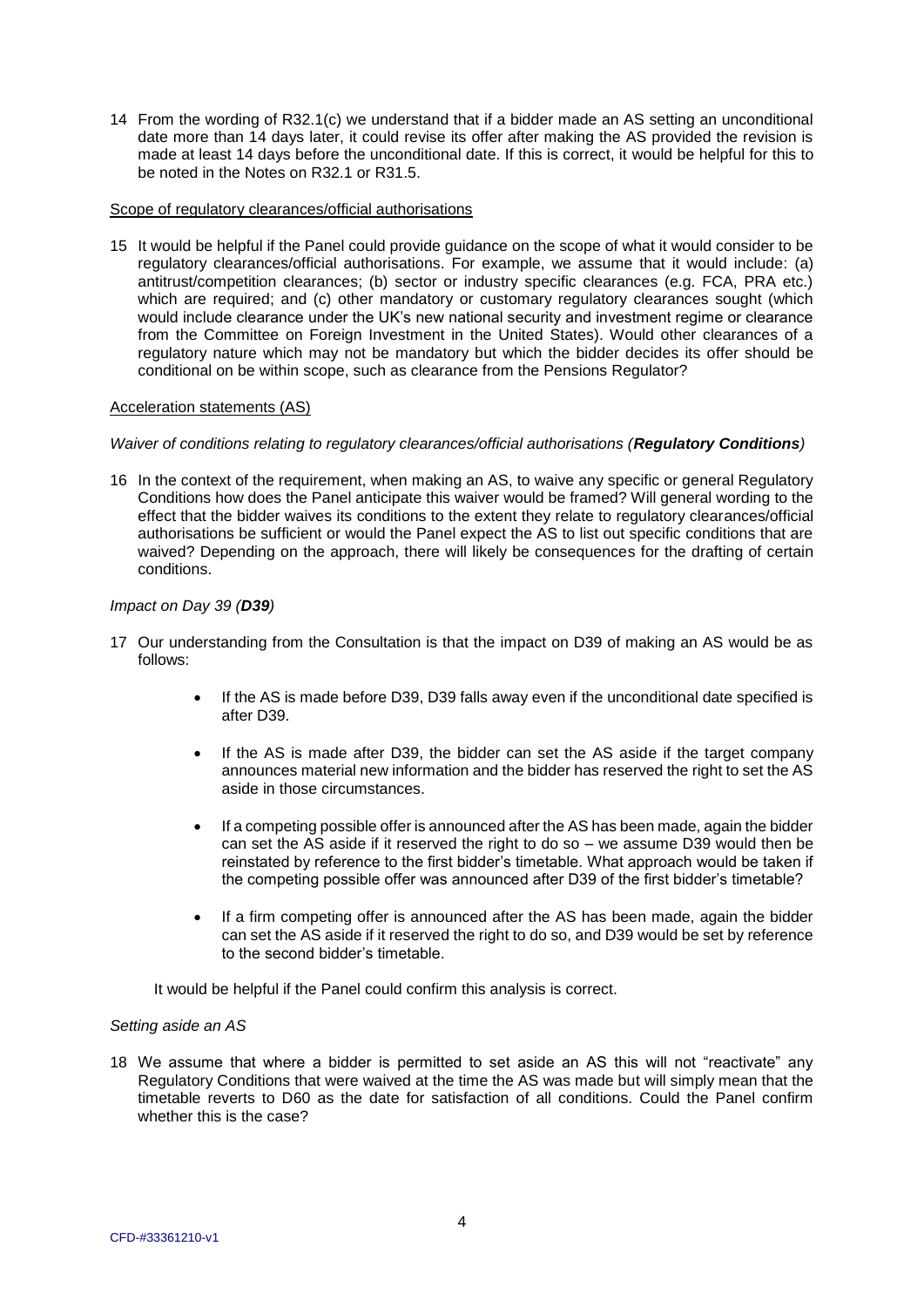- 19 Where a bidder does not set aside its AS on the announcement of a possible competing offer we assume it could still subsequently choose to set it aside if a firm competing offer is announced (provided the AS included appropriate reservation language) but it would be helpful if this could be confirmed.
- 20 It would be helpful for the market to have example reservation wording that bidders can use when making an AS, in a similar way to the examples of R2.8 statements appended to RS 2017/1.

## *Other*

21 We note that it is not proposed that an AS must be sent to target company shareholders by the bidder as well as being announced. We think that this is the correct approach and, in our view, a consistent position should be adopted in relation to acceptance condition invocation notices (i.e. these should not be required to be sent by the bidder to target company shareholders as well as being announced). A target company may wish to send the notice to its shareholders, with the board's advice as to what action (if any) it recommends shareholders take.

#### Technical conditions that can be satisfied after the acceptance condition

- 22 We assume that a bidder would be required to specify (in its firm offer announcement and offer document) any conditions that could only be satisfied after the acceptance condition. If this is correct, it would be helpful if this could be specified in the Note on R10.2. It would also be helpful if the Panel could provide guidance on what period of time the Panel would be prepared to permit for satisfaction of any such conditions.
- 23 The Note on R10.2 refers to listing/admission conditions as examples of conditions that may be satisfied after the acceptance condition is satisfied. In our view the Panel should apply a similar approach to conditions relating to – for example – divestments by the target company that have to be inter-conditional with the closing of the offer. It would be helpful for this to be clarified in the Code or in a Note on R10.

# **Q2 Should the Panel have the ability to suspend an offer timetable if a condition relating to an official authorisation or regulatory clearance has not been satisfied or waived by the second day prior to Day 39, as proposed?**

- 24 As a general point, in order to limit any scope for confusion with the "material significance" test for invoking conditions, we think it might be helpful to use a term other than "material" to refer to clearances/consents that would permit a timetable suspension (for example "significant" clearances/consents). In addition (or as an alternative), a Note drawing attention to the fact that the test is not the same as that for invoking conditions (for example by cross-referring to the definition of "material official authorisation or regulatory clearance") would be helpful.
- 25 For clarity, it would be helpful if R31.4 could be amended (for example by the inclusion of additional Notes) to:
	- Specify that the Panel would expect a request to suspend the timetable to be made by 5pm on Day 37 (**D37**) (the Rule only refers to circumstances where a relevant condition is outstanding as at that deadline).
	- Provide guidance on the circumstances in which the Panel may consent to a timetable suspension after D37 (as discussed in paragraphs 3.31 – 3.32 of the Consultation). In this context, as an additional point, paragraph 3.32 of the Consultation talks about a timetable suspension at the request of the bidder in circumstances where it unexpectedly becomes apparent that a clearance/authorisation is required – presumably the Panel would adopt a similar approach where the need for clearance/authorisation is previously known but it only (and unexpectedly) becomes apparent after D37 that the regulator is not going to reach a conclusion within the expected timeframe?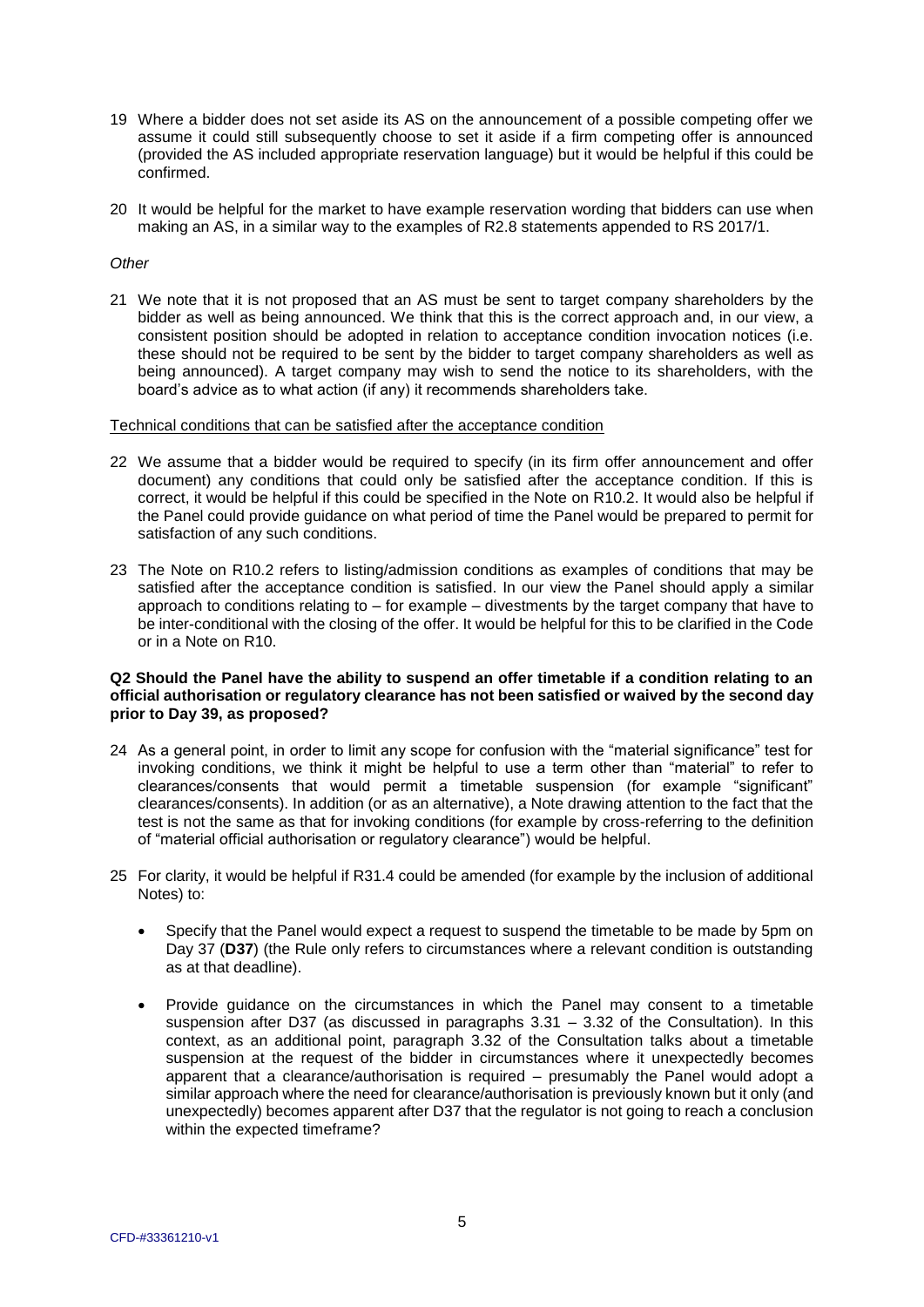26 More generally, how would the Panel approach a situation where a requirement for an "unexpected" clearance arises which could not have reasonably been foreseen and was therefore not included as a specific condition to the offer? We assume that, from the Panel's perspective, this could be dealt with under the customary sweeper condition in the same way as if a specific condition had been included.

#### **Q3 Should an offer timetable which has been suspended under the proposed new Rule 31.4(a) normally resume on the 28th day prior to Day 60 when the last relevant condition is satisfied or waived?**

27 We agree with this proposal.

**Q4 Do you have any comments on the proposals in relation to a suspended offer timetable resuming with the consent of the offeree company?**

28 No.

**Q5 Do you have any comments on the proposals in relation to offer timetable suspensions in competitive situations?**

29 No.

### **Q6 Should an offeror continue to be able to announce an offer subject to pre-conditions in accordance with Rules 13.3 and 13.4?**

30 Yes – we think it is important that bidders should continue to have the ability to use a pre-conditional offer structure. As the Panel notes in the Consultation, there may be a number of reasons why a bidder could prefer to use this structure notwithstanding the revisions to the rules on suspending the offer timetable.

## **Q7 Should an offeror be required to set a "long-stop date" for a contractual offer, as proposed?**

31 We agree that a bidder should be required to set a "long-stop date" for a contractual offer – this will be of particular importance to bidders in light of the proposed amendments to the rules on suspending the offer timetable which, as the Panel notes, are likely to give rise to concerns on the part of bidders about potentially open-ended timetables.

## *Interaction of long-stop date and other conditions*

32 The formulation of the long-stop date under new R12.1(a) is essentially a date (specified by, or acceptable to, the bidder) by which the acceptance condition and any Regulatory Conditions must be satisfied. Paragraph 4.11 of the Consultation seems to indicate that if the acceptance and any Regulatory Conditions are satisfied the bidder must waive any other conditions and close its offer. Presumably this is not intended to prevent the bidder from seeking to invoke any other conditions to its offer in the normal way on the long-stop date (i.e. it would not require a bidder to waive other conditions which were capable of invocation) - it would be helpful for this to be clarified in the Rule or a Note on the rule.

#### *Ability to lapse on the long-stop date for failure of Regulatory Condition*

- 33 R12.2 sets out the test for lapsing for failure of a Regulatory Condition (or pre-condition). While we agree with this in principle, we have certain comments/questions about how this will operate in practice.
- 34 R12.2(b) refers to circumstances where it is "sufficiently clear" what action would be required to be taken in order for the authorisation or clearance to be obtained – it would be helpful if the Panel could provide guidance on what it would take into account when determining whether this is the case. In our view, the action required would need to be very clear in order for the Panel to be able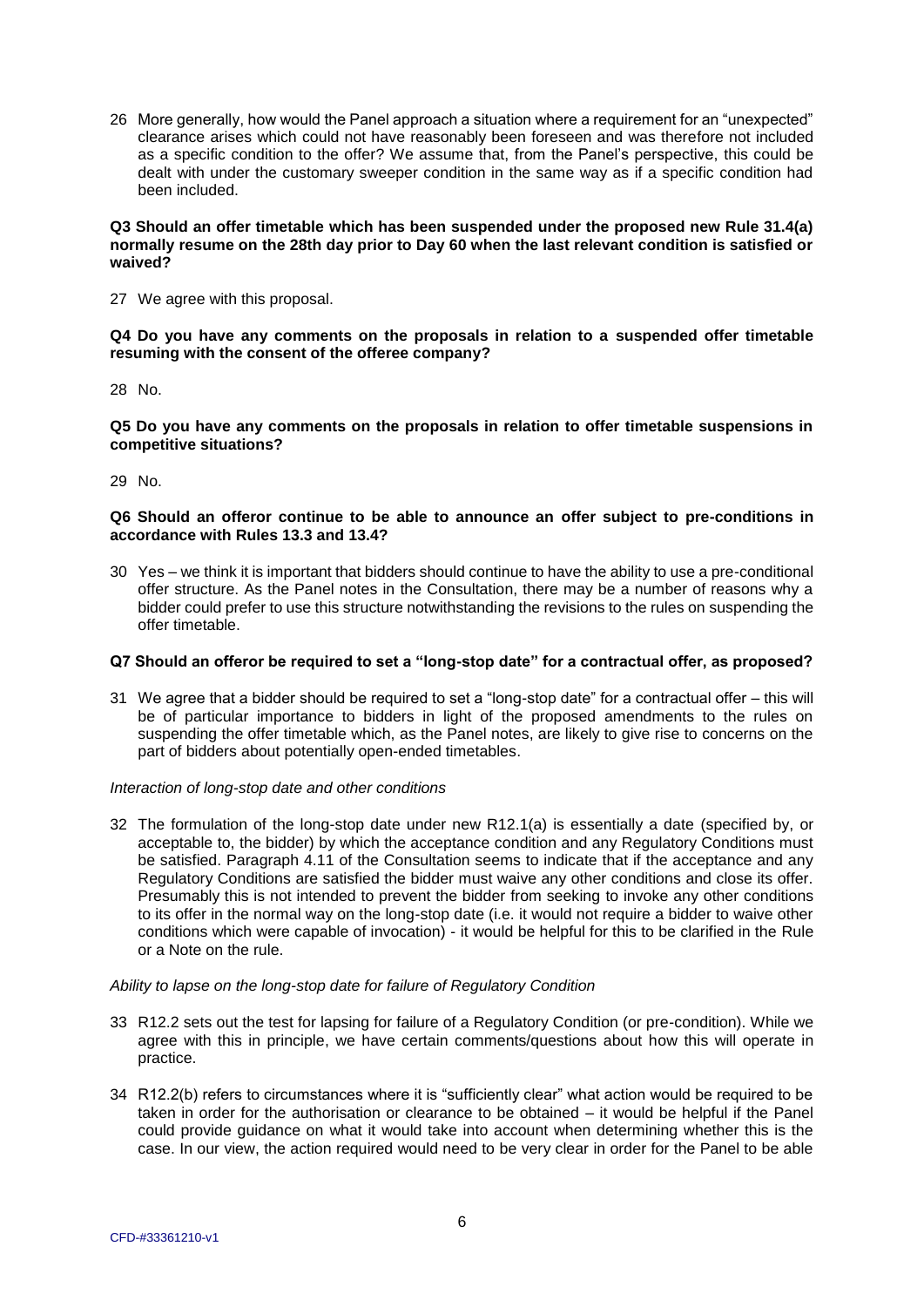to make an informed assessment as to materiality  $-$  i.e. a final decision on the conditions or remedies to which clearance is subject. For example, in a UK context CMA clearance may have been obtained subject to undertakings being agreed, and consultation on the undertakings may not have concluded (this can take up to 12 weeks). Would the Panel normally regard this as "sufficiently clear"?

- 35 Where it is sufficiently clear what action would be required, R12.2(b) notes that the offer would only lapse in circumstances where the taking of that action would give rise to circumstances of material significance to the bidder. There could, however, be circumstances where the taking of the action would not of itself meet the material significance test, but it could not be completed before the longstop date and related to a suspensory regime (i.e. it would be illegal to close before clearance was obtained). In a recommended scenario the bidder and target company could agree to extend the long-stop date but in a hostile situation this would not be possible. We assume that the Panel would not force the bidder to waive the relevant condition and close where it would be illegal for the bidder to do so, particularly where there are significant potential penalties (see also our comments in relation to Q20 below) – in those circumstances would the Panel allow the bidder to lapse its offer or would it automatically lapse? Or would the Panel require or permit the bidder to extend its longstop date without target company agreement? Depending on the approach there would be implications, for example, in relation to the period for which certain funds for cash consideration could be required; cash confirmation arrangements are typically put in place by reference to a stated long-stop date and may expire on or shortly after that date. Accordingly, in our view it would not be appropriate to require an extension of the long-stop date against the bidder's wishes.
- 36 In this context, we note that R12.3 provides that "Except with the consent of the Panel, the longstop date may only be extended by the offeror with the agreement of the offeree company". In our view, the Panel should normally be prepared to consent to a unilateral request from the bidder to extend the long-stop date in circumstances where it is in compliance with its obligation to use all reasonable efforts to ensure the satisfaction of the offer conditions, and it would be helpful if a Note to this effect could be included. For the avoidance of any doubt, we also suggest the inclusion of a Note explicitly making the point that the long-stop date cannot be extended without the consent of the bidder.

## *Other*

- 37 Paragraph 4.9 of the Consultation notes that where the bidder sets a long-stop date unilaterally, the Panel will require it to be no earlier than the date by which the bidder reasonably expects the condition or pre-condition relating to the "slowest" material official authorisation/regulatory clearance to be satisfied. We assume that, to support this, the Panel would only need to be provided with an overview of the bidder's analysis of the likely timelines for the applicable regimes, but it would be helpful if this could be confirmed. There may be legal privilege and other legal and regulatory issues with sharing detailed analysis.
- 38 Paragraph 4.9 of the Consultation also notes that it would be permissible to set a long stop date which is shorter than any Phase 2 reference in circumstances where the bidder "reasonably" expects to get clearance in Phase 1 (or its equivalent). How would the Panel approach a situation where a bidder believes it will get clearance in Phase 1 but, because it will not be able to predict the outcome with certainty, cannot rule out the possibility of a Phase 2 reference? What information would it expect to review in this context? As a practical matter, a bidder may well want to specify a shorter long stop date, possibly in conjunction with a condition that the offer is not referred to Phase 2, in those (or other similar) circumstances in light of factors such as financing costs and commercial or market risk, and in our view should not be prevented from presenting an offer to target company shareholders on those terms.
- 39 We assume that there would be no objection to the long-stop date being included as a condition to the offer (as well as a term) if so desired (i.e. a similar approach to that taken on schemes of arrangement) but it would be helpful if this could be confirmed.
- 40 For the avoidance of doubt, it may be helpful to include a Note on R12 that a bidder cannot set a long-stop date earlier than the 61<sup>st</sup> day after the posting of its offer document.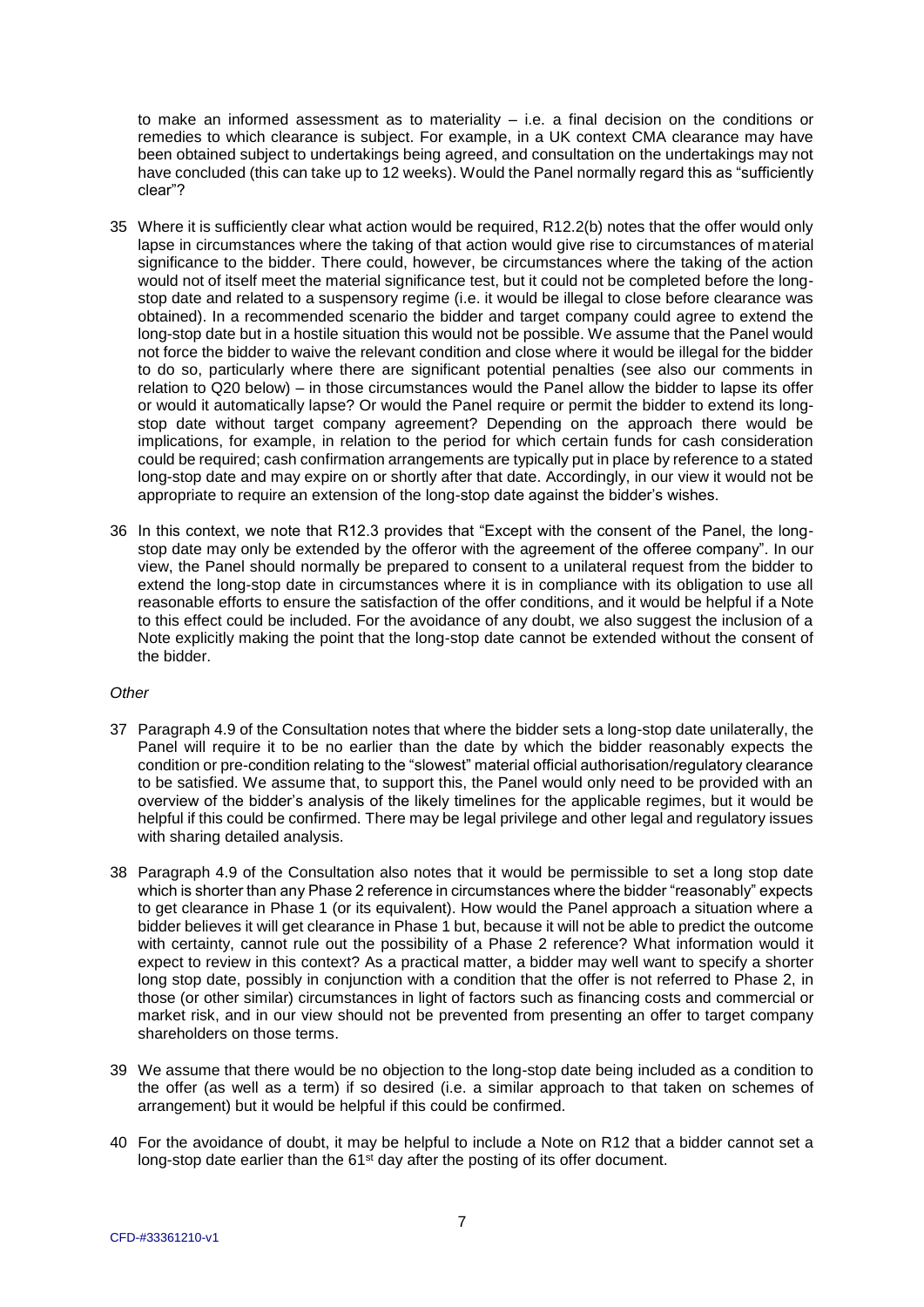#### **Q8 Should there be a requirement for an offeror to take the procedural steps necessary for a scheme of arrangement to become effective, as proposed?**

- 41 While we agree with this in principle, we have a number of comments on how it would operate in practice and/or where we think it would be helpful for additional guidance to be included in the Code.
- 42 Section 3(g) of Appendix 7 notes that a bidder will not be required to take the relevant procedural steps if a condition relating to a material official authorisation/regulatory clearance is outstanding, provided the test in sections 3(g)(A) or (B) are met. However, paragraph 4.31 of the Consultation also notes that a bidder should not have to take the relevant procedural steps if it is entitled to invoke any other conditions – to avoid any confusion, this should be included in the Notes on Section 3.
- 43 As a separate point, it would be possible for a target company to convene the sanction hearing prior to the scheme long-stop date when substantive conditions were outstanding. Given the requirement for the bidder to confirm that the conditions to the offer have been satisfied or waived, this could potentially put the bidder in a position where the timetable is effectively accelerated by the target company when substantive conditions to the offer remain outstanding. We think the Panel should clarify how it would approach a situation where the sanction hearing is proposed to be convened prior to the long-stop date but where substantive (as opposed to general/material adverse change) conditions remain outstanding. We assume (in light of R21.2) the Panel would not generally permit the target company to agree with the bidder that it would not convene the sanction hearing prior to the long-stop date without the bidder's consent. However, we believe it would be disproportionate and unfair (as well as inconsistent with the operation of the proposed new rules on long-stop dates for contractual offers) to effectively enable the target company to be able to accelerate the timetable in this way ahead of the long-stop date. This could be dealt with by way of an exception to the prohibition in R21.2 allowing a target company to commit not to convene the sanction hearing prior to the long-stop date without the bidder's consent (unless all substantive conditions have been satisfied or waived). If the Panel is not minded to agree to an exception of this nature, then in our view additional language should be included in section 3(g) (or a Note thereon) to the effect that a bidder will not be required to give the undertakings in circumstances where the sanction hearing is, without the bidder's agreement, convened prior to the long-stop date (or no earlier than such date which still enables the effective date to occur on the long-stop date) where substantive conditions remain outstanding or where the Panel otherwise agrees (for example, if the bidder is seeking to invoke another condition).
- 44 We also note that Section 3(g)(i) refers to any conditions which are only capable of being satisfied upon/following the scheme being sanctioned being "specified in the scheme circular". It would be helpful if this requirement could be included as a Note on the relevant Section to ensure that it is sufficiently prominent.

## **Q9 Should the requirement for an offer to include a "mandatory lapsing term" if a Phase 2 CMA reference is made or Phase 2 European Commission proceedings are initiated be removed from the Code?**

45 We agree with this proposal.

**Q10 Should the exemption from the "material significance" requirement in Rule 13.5(a) for CMA and European Commission clearance conditions and pre-conditions be removed?**

46 We agree with this proposal.

**Q11 Should a pre-condition relating to a clearance from the CMA or the European Commission be treated in the same way as a pre-condition relating to any other official authorisation or regulatory clearance?** 

47 We agree with this proposal.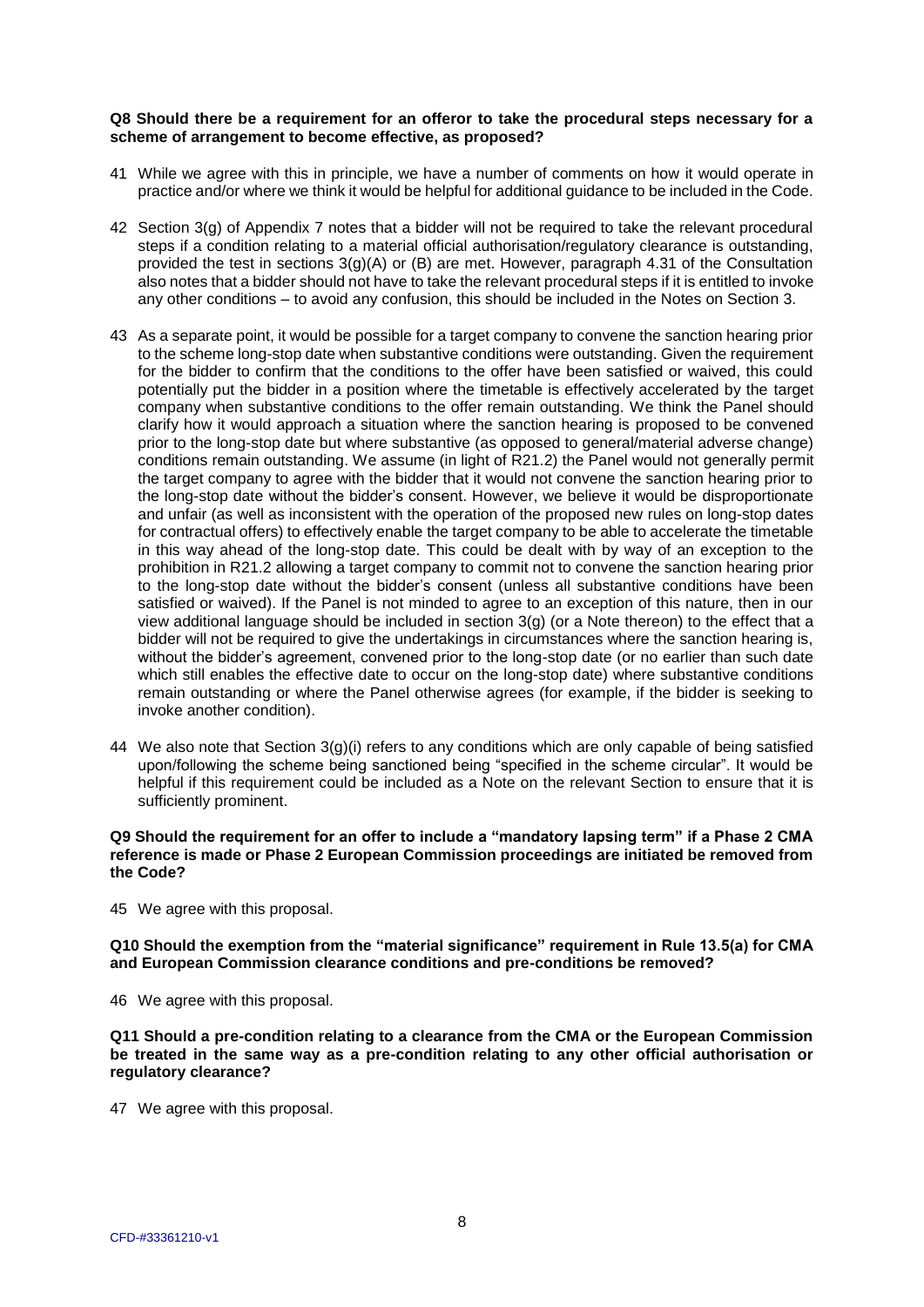## **Q12 Should an offeror be required to serve an "acceptance condition invocation notice" in the form proposed if it wishes to lapse its offer on the acceptance condition prior to the unconditional date?**

48 We understand that under the revised rules:

- The general position is that a bidder will be able to waive down its acceptance condition at any point (including on D60) without giving prior notice of its intention to do so.
- This will continue to be the case where a bidder has made an AS per paragraph 6.20(b) of the Consultation (although this refers to waiving down the acceptance condition on the unconditional date, we assume that a bidder would also be able to waive down prior to that date).
- The only circumstance where a bidder would be restricted from waiving down its acceptance condition would be where it had given an acceptance condition invocation notice (**ACIN**).

It would be helpful if the Panel could confirm that our understanding is correct.

- 49 Where a bidder gives an ACIN and, on the testing date, meets the acceptance threshold it will not be able to declare the acceptance condition satisfied unless it can declare the offer wholly unconditional (other than any technical conditions that are permitted to be satisfied after the acceptance condition). If the offer is not declared wholly unconditional it would be possible for acceptance levels to fall below the acceptance threshold after the testing date (as a result of subsequent withdrawals). We assume that, in those circumstances, the bidder would be free to waive its acceptance condition down in the usual way – i.e. once the testing date has passed (and assuming the offer did not lapse on the testing date) the normal rules would apply. It would be helpful if the Panel could confirm our understanding.
- 50 See our response to Q1 in relation to consistency of approach to distribution of an ACIN and an AS.

## **Q13 Do you have any comments on the proposals relating to the removal from the Code of references to "closing dates"?**

- 51 We agree with the comment noted in paragraph 6.25 of the Consultation that the removal of closing dates from offers could have the effect of removing the incentive for target company shareholders to accept the offer prior to the unconditional date.
- 52 In this context, we welcome the suggestion that a bidder that wished to create a sense of momentum should be permitted to announce that it intends to waive any outstanding conditions if the acceptance condition is met on a specified future date.
- 53 We assume that the reference to the announcement being binding on the bidder simply means that if, on the specified date, the acceptance condition is met the Panel would, on that date, require the bidder to waive any outstanding conditions but not if the acceptance condition was not met. As a result we assume that a bidder:
	- Would be able to rely on (and seek to invoke) the conditions to its offer as usual in respect of any material change in circumstances that may occur or come to light during the period leading up to the specified date.
	- Would be able in the usual way to waive down its acceptance condition (either in advance of, or on, the specified date) without giving prior notice of its intention to do so.

It would be helpful if the Panel could confirm our understanding is correct.

**Q14 Should an offeror be required to make announcements as to acceptance levels as proposed in the amended Rule 17.1?**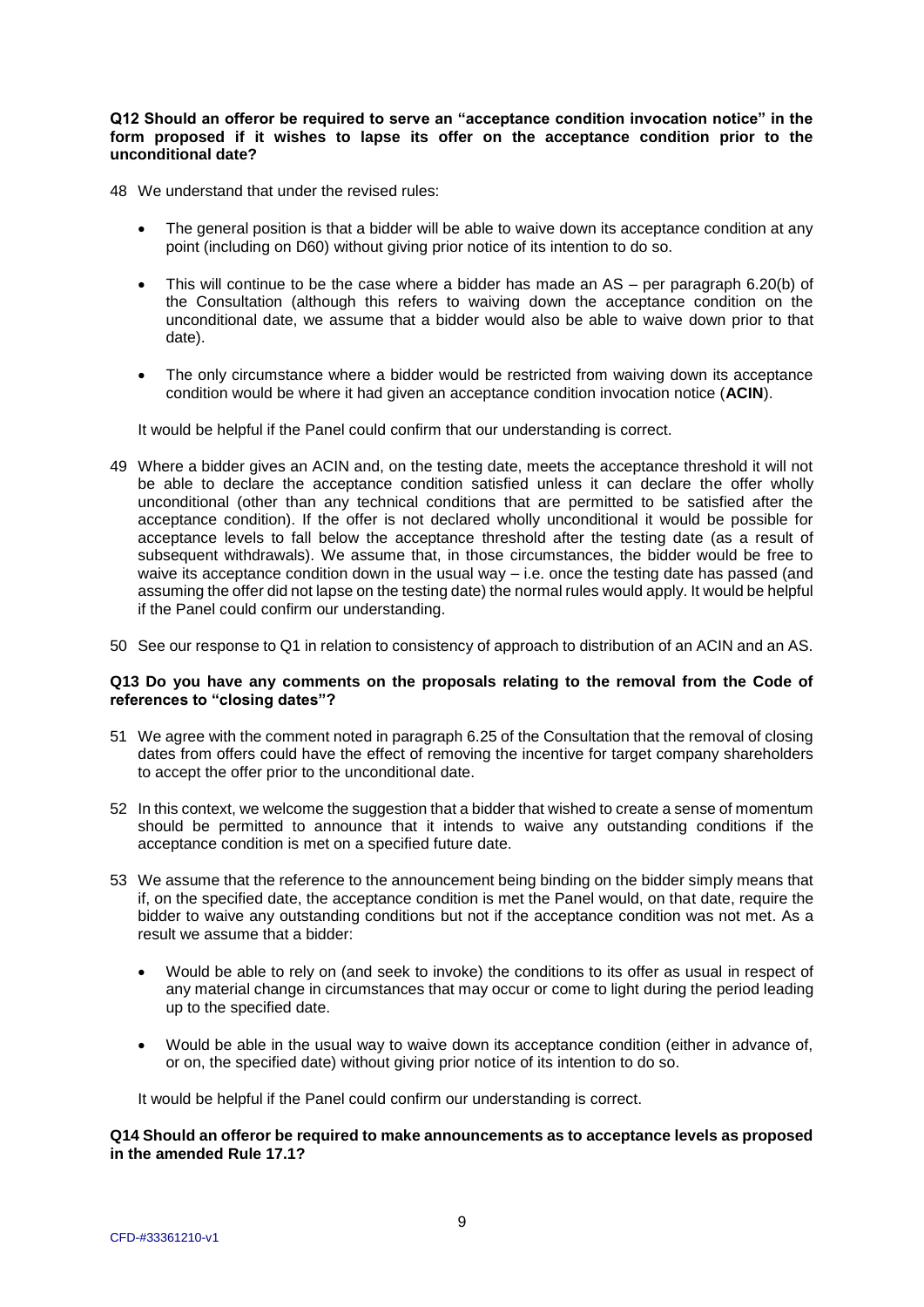- 54 We agree with these proposals.
- 55 As a minor drafting point, proposed new R17.1(a)(ii) refers to "*each of the five business days leading up to, and including, the unconditional date*" (emphasis added) - this presumes that the unconditional date will always be a business day, which may not be the case. This could be addressed by amending the Rule as follows

"*each of the five business days leading up to, and including, the unconditional date or, where the unconditional date is not a business day, the first business day after the unconditional date*".

#### **Q15 Should there be a single latest date (i.e. Day 60) for the satisfaction of (a) the acceptance condition and (b) the other conditions to an offer?**

56 We agree with these proposals (subject to the proposed flexibility in relation to the satisfaction of conditions which can only be dealt with later such as listing conditions).

**Q16 Should the Code provide that the acceptance condition must not be capable of being satisfied until all of the other conditions have been satisfied or waived, subject to the ability of the Panel to grant dispensation where this is not possible?**

57 We agree with these proposals.

**Q17 Do you have any comments on the proposals in relation to the period for which an offer must remain open for acceptance and the closing of the offer?**

58 No.

## **Q18 Should Rule 13.6 in relation to invoking offeree protection conditions be deleted as proposed?**

We note the comments in the Consultation in relation to the fact that the Panel is not aware of any target company having invoked an offeree protection condition in a contractual offer and that offeree protection conditions are not typically included in schemes of arrangement. However, on balance, we believe that R13.6 should be retained and that where offeree protection conditions are agreed between the bidder and target company (for example on a "merger of equals" where mutuality as regards conditions may be desired to reflect that commercial principle) this is the appropriate standard to apply to their invocation.

We also note the Panel's comment that, under the revised rules, target company shareholders will (on a contractual offer) have withdrawal rights from the outset. We agree that this is helpful and also that, as a result, Note 2 would become irrelevant. However, in our view it does not necessarily follow that R13.6 itself (or Note 1) is no longer required – in particular, although withdrawal rights are available to target company shareholders from the outset this does not operate in the same way as an offeree protection condition and is reliant on shareholders being able to exercise those withdrawal rights sufficiently promptly in advance of the offer becoming unconditional, likely following a change in board recommendation.

## **Q19 Do you have any comments on the proposed amendments to the Code in relation to withdrawal rights?**

59 No.

## **Q20 Do you have any comments on the proposed amendments to Rule 13.5(a) with regard to the invocation of conditions and pre-conditions?**

60 We do not have any comments on the wording of revised R13.5(a).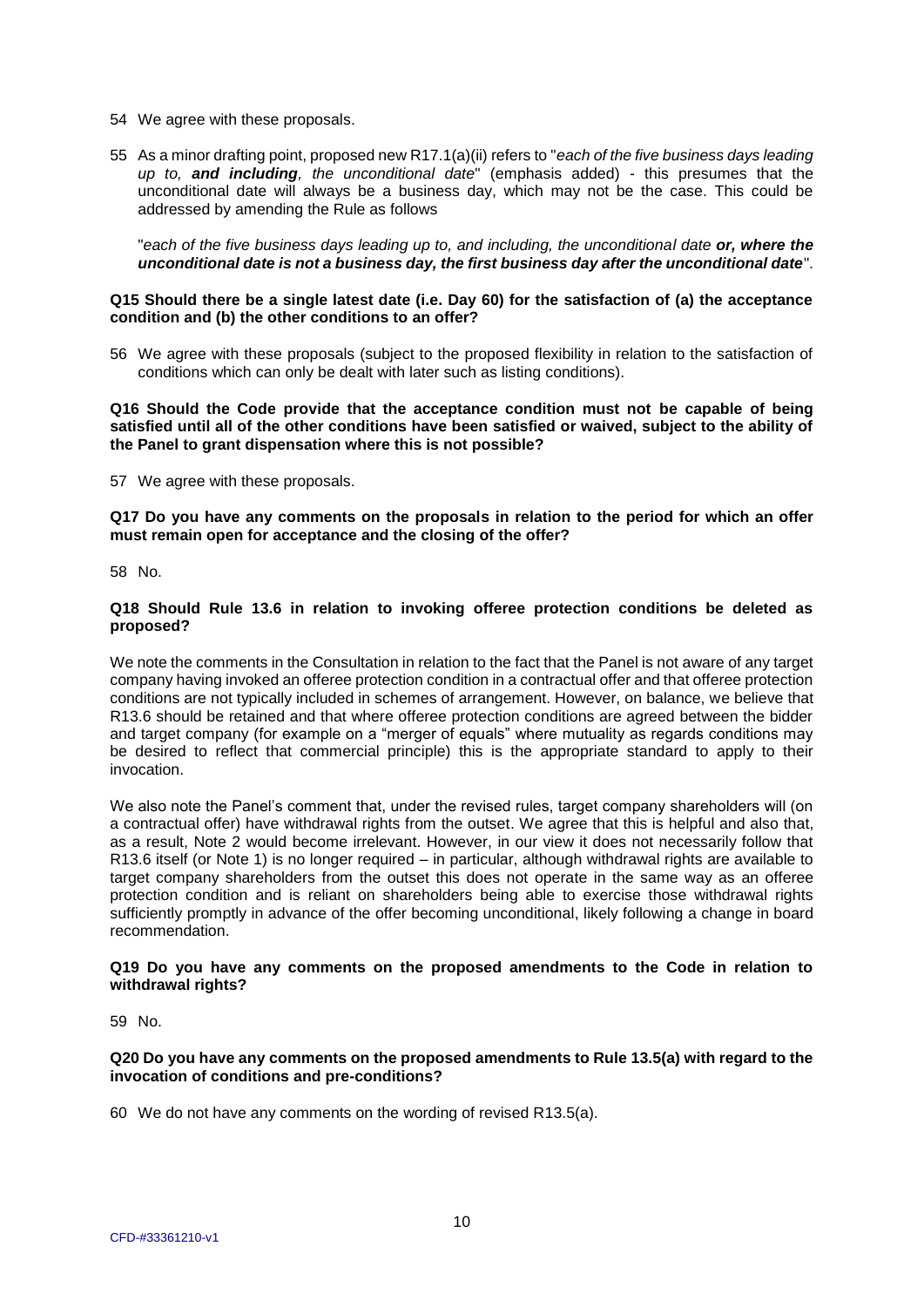- 61 We welcome the provision of additional guidance on the Panel's approach to invocation of conditions in relation to revised Practice Statement 5 (**PS5**). However, as noted in paragraph 10 above, we consider it important that the Panel Executive has consideration for the general trend of increased regulatory intervention and the often unpredictable nature of the remedies which may be required in order to secure clearances when applying R13.5(a). Given this regulatory environment, paragraph 4.1(d) of PS5 in particular may present difficulties in assessing whether a regulatory condition is capable of invocation as it is unclear what factors or evidence the Panel Executive would take into account in considering whether the relevant circumstances could reasonably have been foreseen (or the likelihood of the circumstances occurring). Any additional guidance on this would be welcomed.
- 62 We note that paragraph 4.2(c) of PS5 refers to one of the additional factors to be taken into account in the context of Regulatory Conditions as being "*the consequences for the offeror and its directors if it were to complete the offer without obtaining the authorisation or clearance*". We assume that this would encompass, amongst other things, circumstances where it would be illegal to complete the offer without clearance. In a UK context (by way of example) this would include closing an offer that is subject to mandatory filing under the proposed new national security and investment regime without approval of the Secretary of State or closing an offer in respect of which the CMA has imposed an interim measure or statutory restriction preventing completion (this will be likely to involve a significant number of transactions – see annex one to this response for details of the CMA intervention rates, "mortality" rates, and average merger review process length in the years from 2015 to date). We would not expect the Panel to require a bidder to close its offer in circumstances where to do so would result in the bidder and/or its directors breaching applicable law or regulation and we consider PS5 should be explicit on this point.
- 63 One of the factors referred to in paragraph 4.3(b) of PS5 (to be taken into account in the context of conditions relating to there being no Phase 2 CMA reference (or equivalent reference or process)) is the "utility" of requiring the process to be pursued where the prospect of clearance being obtained is low. Would this "utility" analysis include factors such as cost (including costs of funding and costs of pursuing the clearance)?
- 64 See also paragraph 26 above.

**Q21 Do you have any comments on the proposed new Rule 13.5(b), with regard to the conditions and pre-conditions to which Rule 13.5(a) does not apply, or on the proposed new Rules 13.5(c) and (d), with regard to the disclosures to be made in the firm offer announcement and the offer document?**

- 65 In order to avoid any confusion on the point, it would be helpful if R13.5(b)(vi) could, rather than just cross-referring to R12.2, specifically note that the contractual offer long-stop date is subject to a separate materiality test as set out in R12.2.
- 66 It was not clear to us why the wording of R13.5(b)(iv) does not mirror the wording of R13.4(b) in particular, why R13.5(b)(iv) only refers to listing and/or admission to trading unlike R13.4(b) which also refers to issue of the securities. In our view the drafting of R13.5(b)(iv) should be amended so that it is consistent with R13.4(b). See the suggested drafting in annex two to this response.

## **Q22 Should the Panel be able to grant a dispensation from the restriction on a person triggering a conditional mandatory offer where the triggering share purchase would itself be subject to a condition relating to a material official authorisation or regulatory clearance, as proposed in the new Note on Rule 9.4?**

67 While we agree with this in principle, paragraph 4.26 of the Consultation notes that the terms of a bid conduct agreement (if entered into) are not capable of enforcement by the Panel. Do similar concerns therefore not arise in relation to the enforcement of any term in a purchase agreement requiring Panel consent in order to invoke a condition in the agreement – including if the agreement is not governed by English law or subject to the jurisdiction of the English courts? How would the Panel propose to address this in practice?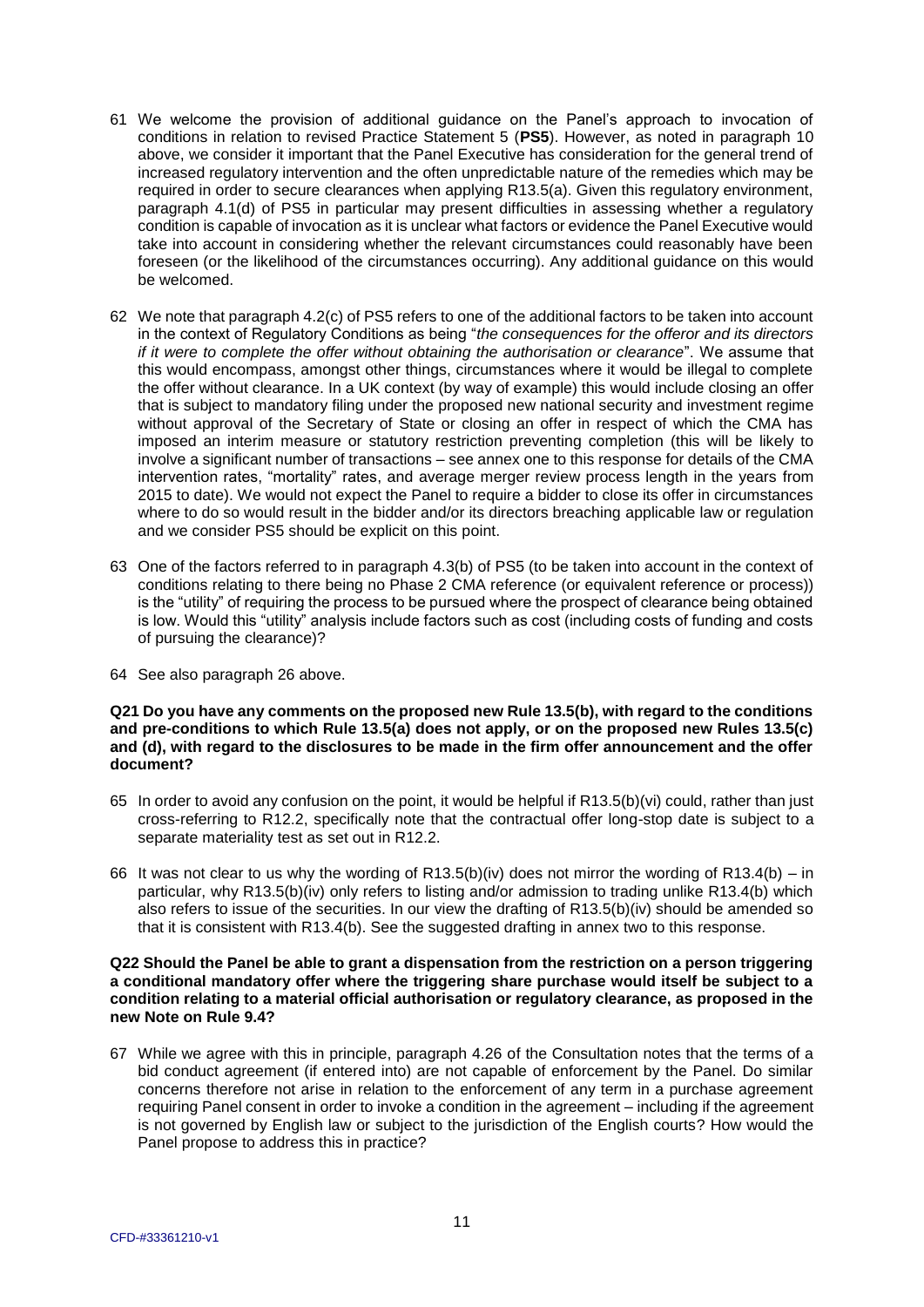#### **Q23 Do you have any comments on the miscellaneous amendments proposed in Section 11 of the PCP?**

68 Our only comments are in relation to the proposed changes to the rules on closing off alternative offers. Given the removal of the ability to close off alternative offers prior to the end of the offer period in a contractual offer, we wondered whether the Panel intended to revisit the language in section 9 of Appendix 7 in relation to schemes of arrangement (which we understand was originally introduced in order to replicate the protections applicable to contractual offers). In addition, in relation to contractual offers, we assume that a bidder would only be required to keep an alternative offer open for 14 days after the unconditional date – i.e. it could shut off the alternative offer from that point even it kept the main offer open. It would be helpful if the Panel could clarify that this is the case by the inclusion of a Note on new R31.2.

# **FOR FURTHER INFORMATION PLEASE CONTACT:**

Chris Pearson (chris.pearson@nortonrosefulbright.com)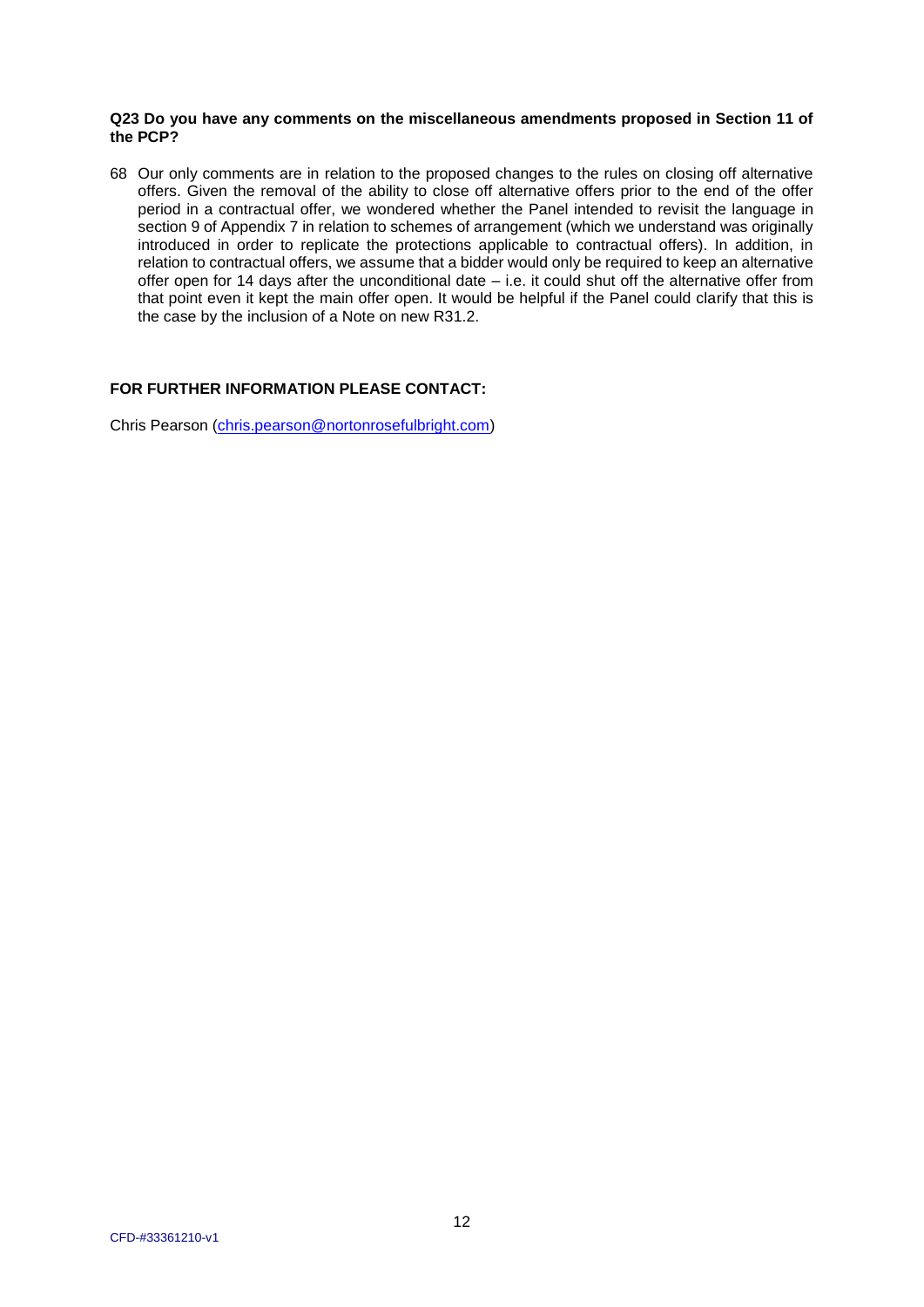# **ANNEX ONE**

# **CMA INTERVENTION RATES, DEAL MORTALITY AND MERGER REVIEW PROCESS LENGTH (2015 – 2020 YTD)**

|                | <b>CMA Intervention Rates &amp; Deal</b><br><b>Mortality</b>                                                              |                                                                                                                                                  | <b>Merger Review Process</b><br><b>Length Average</b><br>excluding abandoned<br>(Calendar year) |                    |
|----------------|---------------------------------------------------------------------------------------------------------------------------|--------------------------------------------------------------------------------------------------------------------------------------------------|-------------------------------------------------------------------------------------------------|--------------------|
|                | Phase 1 to Phase 2<br>referrals<br>(% of total cases over<br>which CMA asserted<br>jurisdiction)<br><b>Financial year</b> | <b>Phase 2 deal mortality</b><br>(% of total Phase 2)<br>outcomes that resulted<br>in blocked, unwound,<br>and abandoned deals)<br>Calendar year | Phase 1<br>(weeks)                                                                              | Phase 2<br>(weeks) |
| <b>2020YTD</b> | 24%                                                                                                                       | 77%                                                                                                                                              | 10                                                                                              | 27                 |
| 2019           | 22%                                                                                                                       | 67%                                                                                                                                              |                                                                                                 | 27                 |
| 2018           | <b>20%</b>                                                                                                                | 33%                                                                                                                                              | 7                                                                                               | 26                 |
| 2017           | 14%                                                                                                                       | 12%                                                                                                                                              | 9                                                                                               | 26                 |
| 2016           | 9%                                                                                                                        | 44%                                                                                                                                              | 8                                                                                               | 25                 |
| 2015           | 18%                                                                                                                       | 17%                                                                                                                                              | 12                                                                                              | 24                 |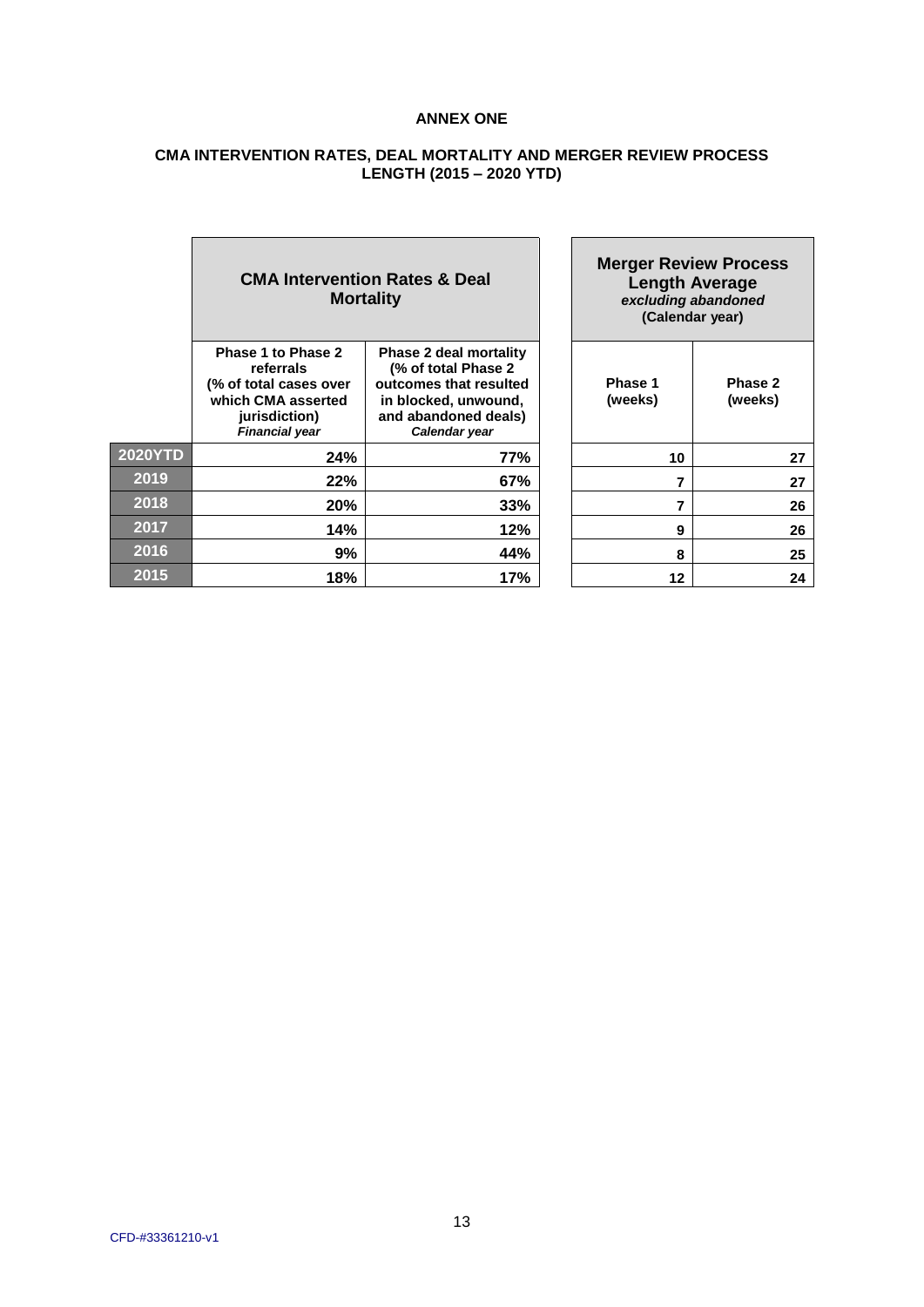# **ANNEX TWO**

## **Proposed changes to R13 of the Code and Practice Statement No 5**

## **R13.4(b) (marked up against existing Rule)**

- (b) Where the offer is for cash, or includes an element of cash, and the offeror proposes to finance the cash consideration by an issue of new securities, the offer must be made subject to any condition required, as a matter of law or regulatory requirement, in order validly to issue such securities or to have them listed or admitted to trading. Conditions which will normally be considered necessary for such purposes include:
	- (i) the passing of any resolution necessary to create or allot the new securities and/or to allot the new securities on a non-preemptive basis (if relevant); and
	- (ii) where the new securities are to be admitted to listing or to trading on any investment exchange or market, any necessary condition required to give effect to a legal or regulatory requirement relating to the listing and/or admission to trading condition of those securities (see also Rule 24.10).

# *[Note: Amended to mirror R13.5(b)(iv)(b)]*

Such conditions must not be waivable and the Panel must be consulted in advance.

## **R13.5(b) (marked up against the text in Appendix A to the Consultation)**

- (b) The following will not be subject to Rule 13.5(a):
	- (i) the acceptance condition (see Rules 9.3 and 10.1);
	- (ii) a condition relating to the approval of a scheme of arrangement by the offeree company's shareholders or to the sanctioning of the scheme by the court;
	- (iii) where the offeror proposes to finance cash consideration by an issue of new securities, a condition required under Rule 13.4(b);
	- (iv) where securities are offered as consideration, any condition required, as a matter of law or regulatory requirement, in order validly to issue such securities or to have them listed or admitted to trading, including:

## *[Note: Amended to mirror the relevant words in the opening paragraph of R13.4(b)]*

*(a)* the passing of any resolution necessary to create or allot the new securities; and

*[Note: Amended to mirror R13.4(b)(i). The reference to disapplying pre-emption rights has been omitted here because, if the bidder is UK-incorporated, preemption rights should not arise under the CA 2006 or Listing Rules for an offer of consideration shares. The position may be different for bidders incorporated or admitted to trading outside of the UK]*

*(b)* where the new securities are to be admitted to listing or to trading on any investment exchange or market, any condition required to give effect to a legal or regulatory requirement relating to the listing and/or admission to trading of those securities (see also Rule 24.10);

## *[Note: Amended to mirror R13.4(b)(ii)]*

(v) a condition required to give effect to a legal or regulatory requirement, or a requirement of the offeror's articles of association (or equivalent), for the offeror's shareholders to approve the implementation of the offer;